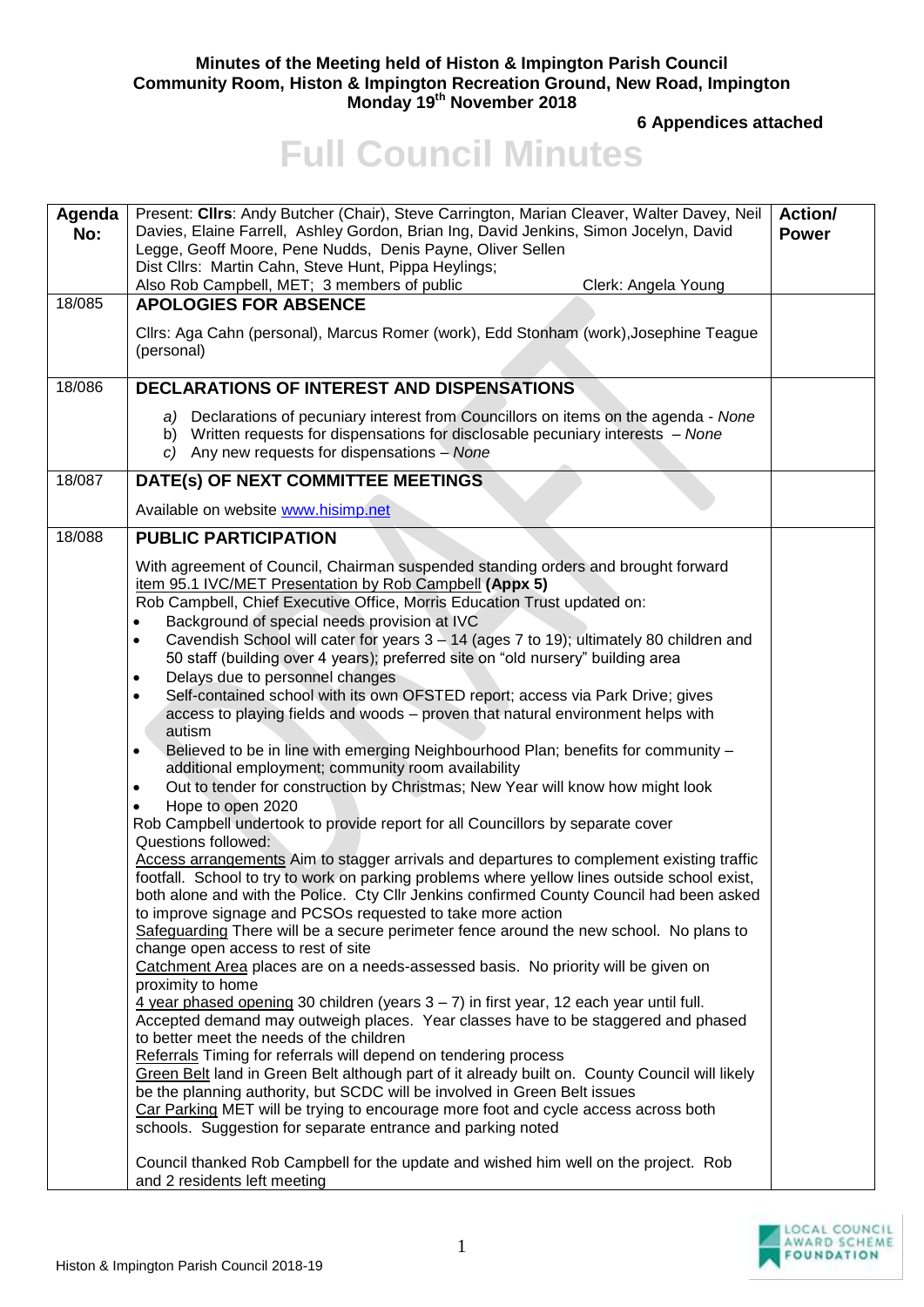| 18/089         | TO APPROVE minutes of meeting held 15 <sup>th</sup> October and EOM held 1 <sup>st</sup><br>November 2018                                                                          |                            |
|----------------|------------------------------------------------------------------------------------------------------------------------------------------------------------------------------------|----------------------------|
|                |                                                                                                                                                                                    |                            |
| 089.1<br>089.2 | 15 October: Proposed Cllr Sellen, seconded Cllr Cleaver, all in favour and agreed.<br>1 November: Proposed Cllr Sellen, seconded Cllr Farrell, all in favour and agreed.           |                            |
| 18/090         | <b>MATTERS ARISING FROM PREVIOUS MEETING</b>                                                                                                                                       |                            |
|                | Actions List (Appx 1) copied to all and accepted                                                                                                                                   |                            |
|                | Further discussion on:<br>070 New Road resident Cty Cllr Jenkins had not yet successfully contacted                                                                                |                            |
|                | 072 Piaggio Electric Piaggio now back in service                                                                                                                                   |                            |
| 18/091         | <b>TO RECEIVE REPORTS</b>                                                                                                                                                          |                            |
| 091.1          | Monthly report from County and District Councillors                                                                                                                                |                            |
|                | County Council written monthly report October copied to all and accepted covering: Full<br>Council and Committee meetings; Consultations; Local Matters. Additional discussion on: |                            |
|                | Junior School/Buxhall Farm site plans Cty Cllr Jenkins undertook to investigate position                                                                                           |                            |
|                | with smaller class sizes currently seen at Junior School and projections for future years                                                                                          | <b>JDJ</b>                 |
|                | Busway Proposals at Cambourne A428 Cllrs commented on disappointing content of report<br>made available                                                                            |                            |
|                | <b>District Council</b> written monthly report October copied to all and accepted covering:                                                                                        |                            |
|                | Changes to green bin collection; Local Green Spaces; Food Banks; Planning; Reporting                                                                                               |                            |
|                | <b>Highways and Environmental Problems</b><br>Additional discussion on:                                                                                                            |                            |
|                | Sheltered Housing Schemes Dist Cllrs agreed to follow up comments on hedge                                                                                                         |                            |
|                | maintenance and poor splays ; replacement tree policy at SCDC schemes                                                                                                              |                            |
|                | Bonfire Burn Thanks expresses to Dist Cllr Heylings on help given with arrangements at<br>CRC bridge                                                                               |                            |
|                | Waste Collection Concerns over proposals to change for collection of green bin                                                                                                     |                            |
|                | waste/supply of green bins. Dist Cllrs outlined issues:                                                                                                                            |                            |
|                | Plans to encourage more and proper use of green bins<br>$\bullet$<br>Fines for contaminated waste in blue bins (frequent); black plastic complications<br>$\bullet$                |                            |
|                | District Council does not have an obligation to collect green; complications on<br>$\bullet$                                                                                       |                            |
|                | differing roles for County Council and District Council<br>Need for better education on recycling and contamination issues                                                         |                            |
|                | $\bullet$<br>HI Sustainability group introducing an education tool on social media: "Susie Street                                                                                  |                            |
|                | Sorter" to answer queries on recycling                                                                                                                                             |                            |
|                | • City Council allow small (slim) bins, not yet available with SCDC<br>Histon and Impington had an opportunity to take part in a pilot scheme to provide                           |                            |
|                | information for a "base line" and look at ways to improve. Parish Council members                                                                                                  |                            |
|                | indicated support of this. Cllr Nudds requested Dist Cllrs to investigate provision of bins                                                                                        |                            |
|                | and "what waste goes where!" game for Feast 2019. HISIMP News articles suggested from<br>District Councillors on pilot scheme, deadline 3 December                                 |                            |
| 091.2          | Clerk's Report (Pg 1/2) (Appx 2) copied to all and accepted. Further discussion on:                                                                                                |                            |
|                | SCDC Sleeping Rough Survey Any reported to District Councillors for report. Specifically                                                                                           |                            |
|                | interested in overnight 22 and 23 November<br>Emergency Plan Cllr Moore and Clerk to provide draft plan to January Full Council for                                                | <b>GM/Clerk</b><br>January |
|                | submission to SCDC by end of January 2019                                                                                                                                          | agenda                     |
|                | SLCC Membership agreed to continue membership for Clerk and Deputy Clerk 2019 at<br>cost of £393                                                                                   |                            |
|                | SLCC Regional Conference agreed staff to attend £90 per member, less early bird                                                                                                    |                            |
|                | discount                                                                                                                                                                           |                            |
| 091.3          | <b>Chairs Report (Appx 3)</b> copied to all and accepted. Noted emphasis on engagement<br>successes seen and encouraged                                                            |                            |
| 091.4          | <b>Working Group/Task &amp; Finish Groups Reports</b>                                                                                                                              |                            |
|                | Drainage Working Party no meeting held                                                                                                                                             |                            |
|                | Primary School Development Task & Finish no meeting held. Cllr Payne reported on<br>meeting with County Council Buxhall site team 15 November which discussed:                     |                            |
|                | Air Quality Concern over proximity of school to B1049. Cty Cllr Jenkins organising a                                                                                               | <b>JDJ</b>                 |
|                | meeting with Public Health                                                                                                                                                         |                            |

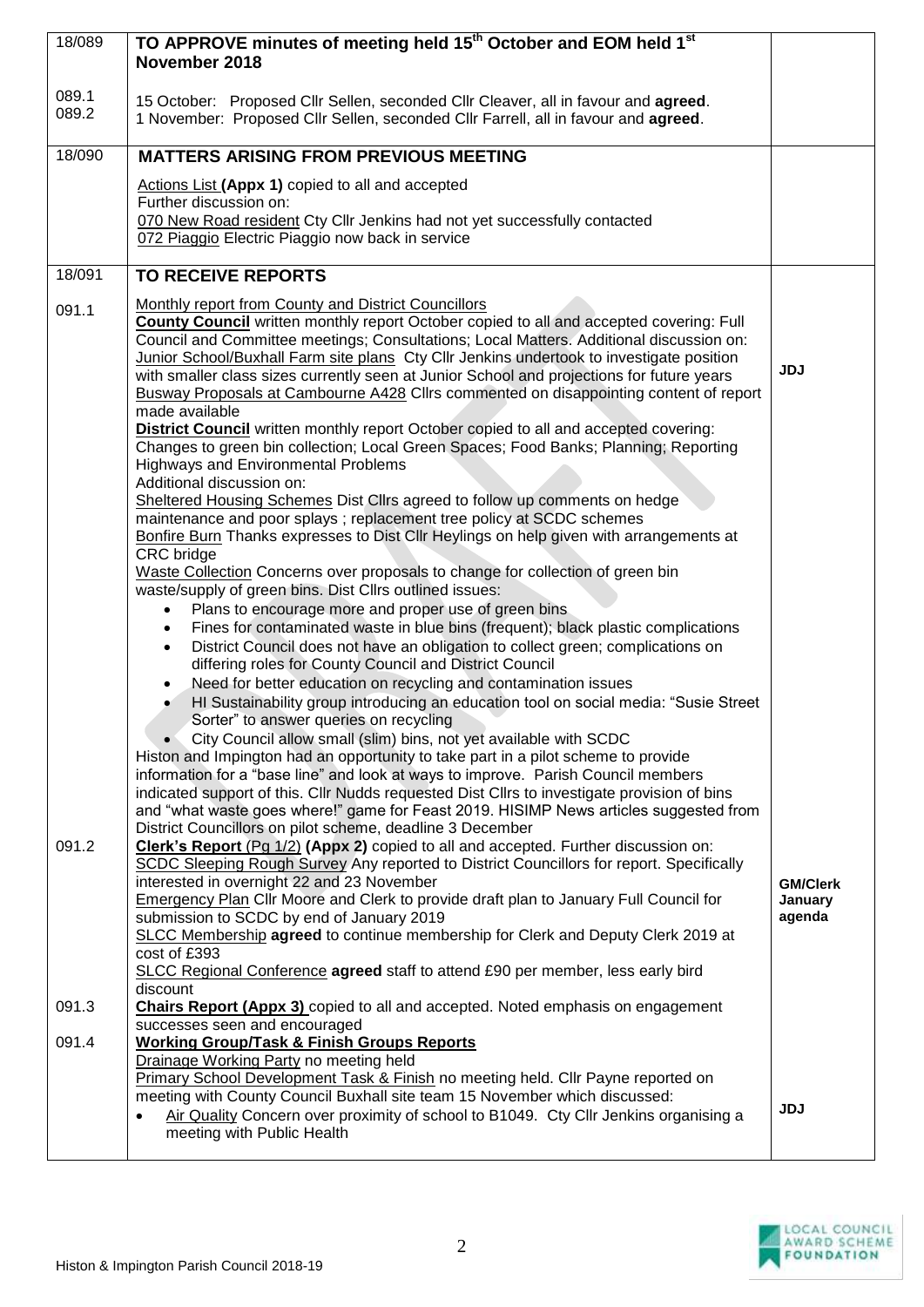|                | Crossing B1049 included, plus footpath on west side. No specific proposals for<br>$\bullet$<br>signage/controls at entrance. Cty Cllr Jenkins organising a meeting with Jon Finney<br>(County Council)<br>Planning application now live (click here) on a 13 week consultation. Planning Committee<br>will be considering.<br>High Street & Beyond Task & Finish - no meeting held<br>A14 Group- meeting held 1 November, see item 095.3<br>Health & Well Being Working Party - meeting held 10 October<br>King's Meadow Working Party - meeting held 10 October, Cllrs noted litter pick date 24<br>November, help welcome<br>Newsletter Editorial -meeting held 8 November, deadline for copy 3 December 2018<br>Neighbourhood Plan Task & Finish - drop ins and presentations October and November.                                                                                                                                                                                                                                                                                                                                                                                                                                                                                                                                                                              | <b>JDJ</b> |
|----------------|-------------------------------------------------------------------------------------------------------------------------------------------------------------------------------------------------------------------------------------------------------------------------------------------------------------------------------------------------------------------------------------------------------------------------------------------------------------------------------------------------------------------------------------------------------------------------------------------------------------------------------------------------------------------------------------------------------------------------------------------------------------------------------------------------------------------------------------------------------------------------------------------------------------------------------------------------------------------------------------------------------------------------------------------------------------------------------------------------------------------------------------------------------------------------------------------------------------------------------------------------------------------------------------------------------------------------------------------------------------------------------------|------------|
| 091.5          | CIIr Jenkins updated verbally on good response levels and work now required on<br>collations; analysis; responses; meetings with key stakeholders, before end January 2019<br><b>Any Committee Chair Reports</b><br>Recreation Committee - next meeting due 26 November. Cllr Carrington reported on<br>installation of new water fountain; concrete table tennis table (funded by Friends of The                                                                                                                                                                                                                                                                                                                                                                                                                                                                                                                                                                                                                                                                                                                                                                                                                                                                                                                                                                                   |            |
|                | Rec) and new oak tree planted<br>Employment Committee - discussion meetings held 1 and 8 November. See item 095.7.<br>Next meeting due 27 November<br>Environment Committee - next meeting due 4 December                                                                                                                                                                                                                                                                                                                                                                                                                                                                                                                                                                                                                                                                                                                                                                                                                                                                                                                                                                                                                                                                                                                                                                           |            |
| 18/092         | TO ACCEPT COMMITTEE REPORTS note actions and agree                                                                                                                                                                                                                                                                                                                                                                                                                                                                                                                                                                                                                                                                                                                                                                                                                                                                                                                                                                                                                                                                                                                                                                                                                                                                                                                                  |            |
| 092.1          | Planning Committee - draft minutes 16 and 23 October provided to all. Next meetings                                                                                                                                                                                                                                                                                                                                                                                                                                                                                                                                                                                                                                                                                                                                                                                                                                                                                                                                                                                                                                                                                                                                                                                                                                                                                                 |            |
| 092.2          | due 20 November, 18 December, 8 January 2019<br>Highways Committee - workshop held 30 October, draft minutes 13 November provided<br>to all. Next meeting due 15 January 2019. Meeting regarding Histon Road cycling issue                                                                                                                                                                                                                                                                                                                                                                                                                                                                                                                                                                                                                                                                                                                                                                                                                                                                                                                                                                                                                                                                                                                                                          |            |
| 092.3          | due 26 November, Committee to send attendee<br><b>Community Park Project Sub Committee (Recreation) - draft minutes 24 October</b><br>provided to all. Informal meetings and information meetings held. Cllr Davies had updated<br>all ClIrs on project including exhibition details and indicative timetable. ClIr Davies clarified:<br>• Project members and staff had given feedback on display items, Carter Jonas had been<br>accepting of many changed requested<br>• Exhibitions were essential part of any medium size development, a requirement for<br>planning process. It was specifically on the planning application, not costings<br>• Public support would undoubtedly provide a valuable addition to planning process (some<br>Cllrs were unhappy that evidence supporting the planning application may be provided<br>without approval of Council)<br>• Leaflet designed and produced by CPP Sub Committee with staff assistance would be<br>available at the exhibition and stakeholder meetings. Clearly stating the Parish Council<br>has made no commitment to provide the aspirational facilities (some Cllrs felt the<br>community area should be shown as blank, fearing expectations may be set)<br>Public exhibitions due 20 November, 3-8pm Methodist Church, stakeholder meetings to<br>follow 22 November and workshop for invited groups 29 November |            |
| 18/093         | TO RECEIVE FINANCE & ADMINISTRATION REPORT (Appx 2)                                                                                                                                                                                                                                                                                                                                                                                                                                                                                                                                                                                                                                                                                                                                                                                                                                                                                                                                                                                                                                                                                                                                                                                                                                                                                                                                 |            |
| 093.1          | Finance Legal & Administration Committee - draft minutes 22 October provided to all,<br>next meetings due 3 December, 14 January 2019 (Precept recommendations)                                                                                                                                                                                                                                                                                                                                                                                                                                                                                                                                                                                                                                                                                                                                                                                                                                                                                                                                                                                                                                                                                                                                                                                                                     |            |
| 093.2<br>093.3 | Delegated payment of accounts noted.<br>Approve payment of outstanding accounts Proposed Cllr Ing, seconded Cllr Carrington all<br>in favour and <b>agreed</b> . Noted £300 uplift in invoice expected from Flagship Housing (as<br>Clerks Report)                                                                                                                                                                                                                                                                                                                                                                                                                                                                                                                                                                                                                                                                                                                                                                                                                                                                                                                                                                                                                                                                                                                                  |            |
| 093.4<br>093.5 | Amounts paid in noted<br>To note External Auditor Report 2017-18 (Appx 4) Council noted item F18/036.5, no                                                                                                                                                                                                                                                                                                                                                                                                                                                                                                                                                                                                                                                                                                                                                                                                                                                                                                                                                                                                                                                                                                                                                                                                                                                                          |            |
|                | immediate action required                                                                                                                                                                                                                                                                                                                                                                                                                                                                                                                                                                                                                                                                                                                                                                                                                                                                                                                                                                                                                                                                                                                                                                                                                                                                                                                                                           |            |
| 093.6          | Half Yearly Review of Donations 4 applications received. Noted budget remains at £2,700.<br>Clerks Report and recommendations noted. (pages 7 -8 Appx 2)<br>Royal Papworth Hospital Charity no proposal to award<br>Cambridgeshire Search and Rescue proposed Cllr Jenkins, seconded Cllr Ing, 13 in<br>favour, 1 against, 1 abstention and <b>AGREED</b> that Histon & Impington Parish Council in                                                                                                                                                                                                                                                                                                                                                                                                                                                                                                                                                                                                                                                                                                                                                                                                                                                                                                                                                                                 |            |

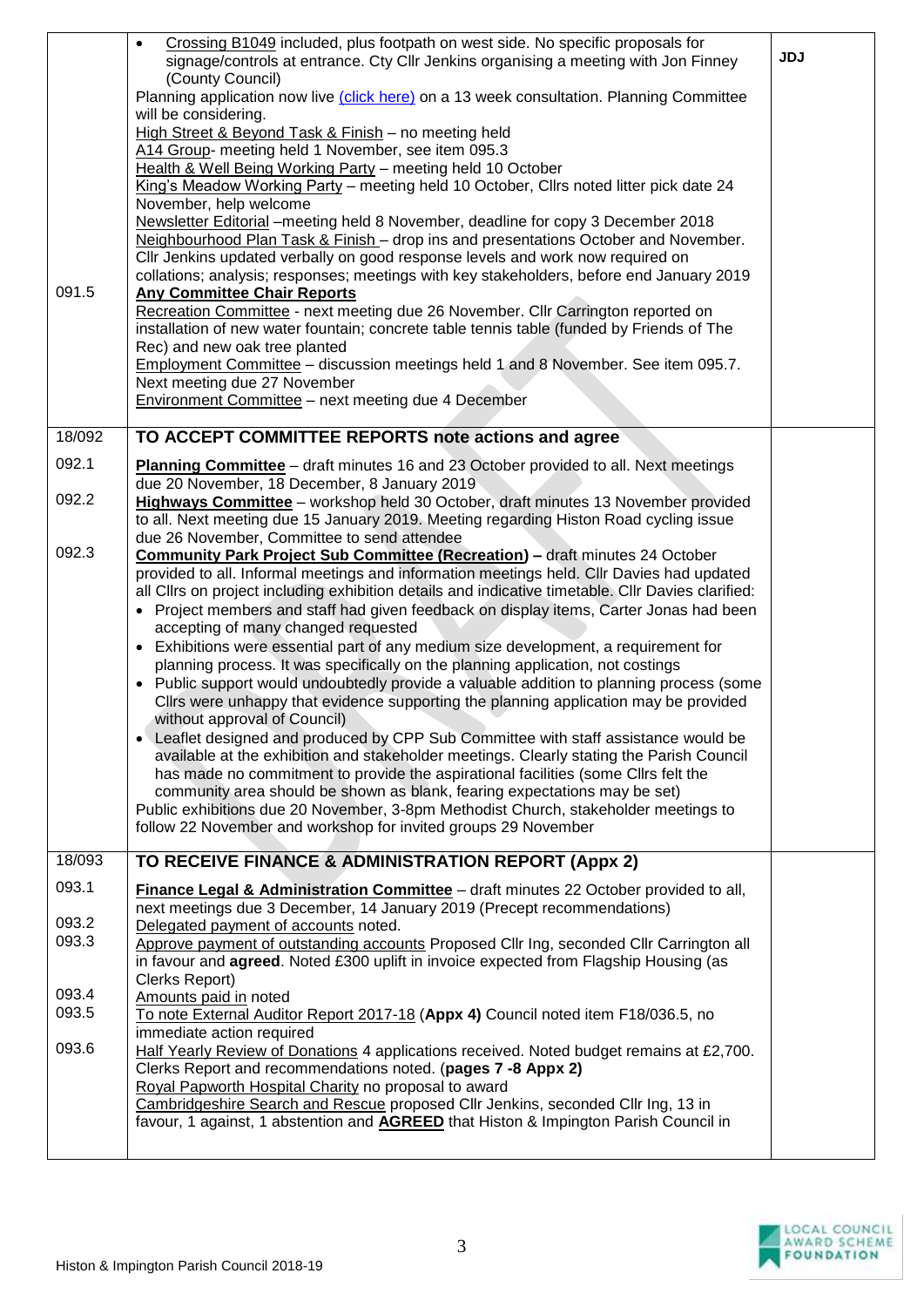|                         | accordance with its powers under sections 137 and 139 of the Local Government Act<br>1972, should incur the following expenditure which, in the opinion of the Council, is in the<br>interests of the area or its inhabitants and will benefit them in a manner commensurate with<br>the expenditure "to donate £100 to Cambridgeshire Dearch & Rescue"<br>MAGPAS Air Ambulance - Proposed Cllr Davies, seconded Cllr Farrell, 12 in favour, 3<br>abstentions and <b>AGREED</b> that Histon & Impington Parish Council in accordance with its<br>powers under sections 137 and 139 of the Local Government Act 1972, should incur<br>the following expenditure which, in the opinion of the Council, is in the interests of the area<br>or its inhabitants and will benefit them in a manner commensurate with the expenditure "to<br>donate £100 to MAGPAS Air Ambulance"<br>Histon & Impington Diabetes Support Group Chair suspended Standing Orders to allow<br>Mike Willis, applicant, to address Council. Group has come out of Parish Council Health &<br>Wellbeing Working Party and: | <b>LGA 1972</b><br><b>Sec 137</b><br><b>LGA 1972</b><br><b>Sec 137</b> |
|-------------------------|-----------------------------------------------------------------------------------------------------------------------------------------------------------------------------------------------------------------------------------------------------------------------------------------------------------------------------------------------------------------------------------------------------------------------------------------------------------------------------------------------------------------------------------------------------------------------------------------------------------------------------------------------------------------------------------------------------------------------------------------------------------------------------------------------------------------------------------------------------------------------------------------------------------------------------------------------------------------------------------------------------------------------------------------------------------------------------------------------|------------------------------------------------------------------------|
|                         | • has held 3 meetings to date<br>• obtains training from Diabetes UK, insurance cover from Diabetes UK<br>• attendance not charged; aim for awareness spreading/self-help group<br>• 500 on register at Firs House have been diagnosed with Type 2 Diabetes<br>Proposed Cllr Payne, seconded Cllr Sellen and AGREED that Histon & Impington Parish<br>Council in accordance with its powers under sections 137 and 139 of the Local<br>Government Act 1972, should incur the following expenditure which, in the opinion of the<br>Council, is in the interests of the area or its inhabitants and will benefit them in a manner<br>commensurate with the expenditure "to cover costs up to £103, plus commitment to fund<br>alternative meeting space if Council were approached for a regular paying booking slot for<br>the Histon & Impington Diabetes Support Group" Meetings to be advertised over a 3<br>month period. Group were encouraged to also approach the Feast Committee for future<br>funding                                                                                | <b>LGA 1972</b><br><b>Sec 137</b>                                      |
|                         | Chairman formally asked for an extension of 15 minutes under Standing Order 1x), All<br>agreed. Cllr Sellen left meeting                                                                                                                                                                                                                                                                                                                                                                                                                                                                                                                                                                                                                                                                                                                                                                                                                                                                                                                                                                      |                                                                        |
| 18/094                  | <b>RECENT CORRESPONDENCE</b>                                                                                                                                                                                                                                                                                                                                                                                                                                                                                                                                                                                                                                                                                                                                                                                                                                                                                                                                                                                                                                                                  |                                                                        |
| 094.1<br>094.2<br>094.3 | Circulation File available on request.<br>SCDC Legal issue Former Railway Keeper's Cottage land, Park Lane deferred to Finance,<br>Legal and Admin 3 December<br>Other correspondence none                                                                                                                                                                                                                                                                                                                                                                                                                                                                                                                                                                                                                                                                                                                                                                                                                                                                                                    | FLA <sub>3</sub><br><b>December</b>                                    |
| 18/095                  | <b>OTHER MATTERS</b>                                                                                                                                                                                                                                                                                                                                                                                                                                                                                                                                                                                                                                                                                                                                                                                                                                                                                                                                                                                                                                                                          |                                                                        |
| 095.1                   | <b>IVC/MERT</b> presentation from Rob Campbell on developments at Impington Village College                                                                                                                                                                                                                                                                                                                                                                                                                                                                                                                                                                                                                                                                                                                                                                                                                                                                                                                                                                                                   |                                                                        |
| 095.2                   | (Appx 5) see item 088.1<br><b>Youth Provision Report</b> from Cllr Jocelyn and press release from Connections Bus<br>Project copied to all. Bus Project has also supplied a request for £22,553 for 2019-20.<br>Precept Discussions due. Full evaluation of youth provision value due during 2019-20                                                                                                                                                                                                                                                                                                                                                                                                                                                                                                                                                                                                                                                                                                                                                                                          |                                                                        |
| 095.3                   | To Accept Standards Report. Accepted. All comments to Clerk for implementation final<br>version (to include social media) January 2019 Full Council                                                                                                                                                                                                                                                                                                                                                                                                                                                                                                                                                                                                                                                                                                                                                                                                                                                                                                                                           | January                                                                |
| 095.4                   | A14 Group request for expert advice funding on long term noise issues - up to £4,000<br>(Appx 6) Members wished to recognise the huge effort put in by group members.<br>Proposed Cllr Payne, seconded Cllr Cleaver all in favour and agreed, summary of areas of                                                                                                                                                                                                                                                                                                                                                                                                                                                                                                                                                                                                                                                                                                                                                                                                                             | agenda                                                                 |
|                         |                                                                                                                                                                                                                                                                                                                                                                                                                                                                                                                                                                                                                                                                                                                                                                                                                                                                                                                                                                                                                                                                                               |                                                                        |
| 095.5                   | work:<br>Providing technical inputs to Action group proposals for long term noise mitigation<br>Critiquing Highways England models and value for money calculations<br>Providing other technical advice on long term noise mitigation<br>WW1 Commemoration in Histon & Impington Proposed Cllr Payne, seconded Cllr                                                                                                                                                                                                                                                                                                                                                                                                                                                                                                                                                                                                                                                                                                                                                                           | <b>Highways</b><br><b>Act section</b><br>274A (b)                      |
|                         | Carrington all in favour to formally thank all who took part in the commemoration of the 100<br>years. Article in HISIMP News suggested                                                                                                                                                                                                                                                                                                                                                                                                                                                                                                                                                                                                                                                                                                                                                                                                                                                                                                                                                       |                                                                        |